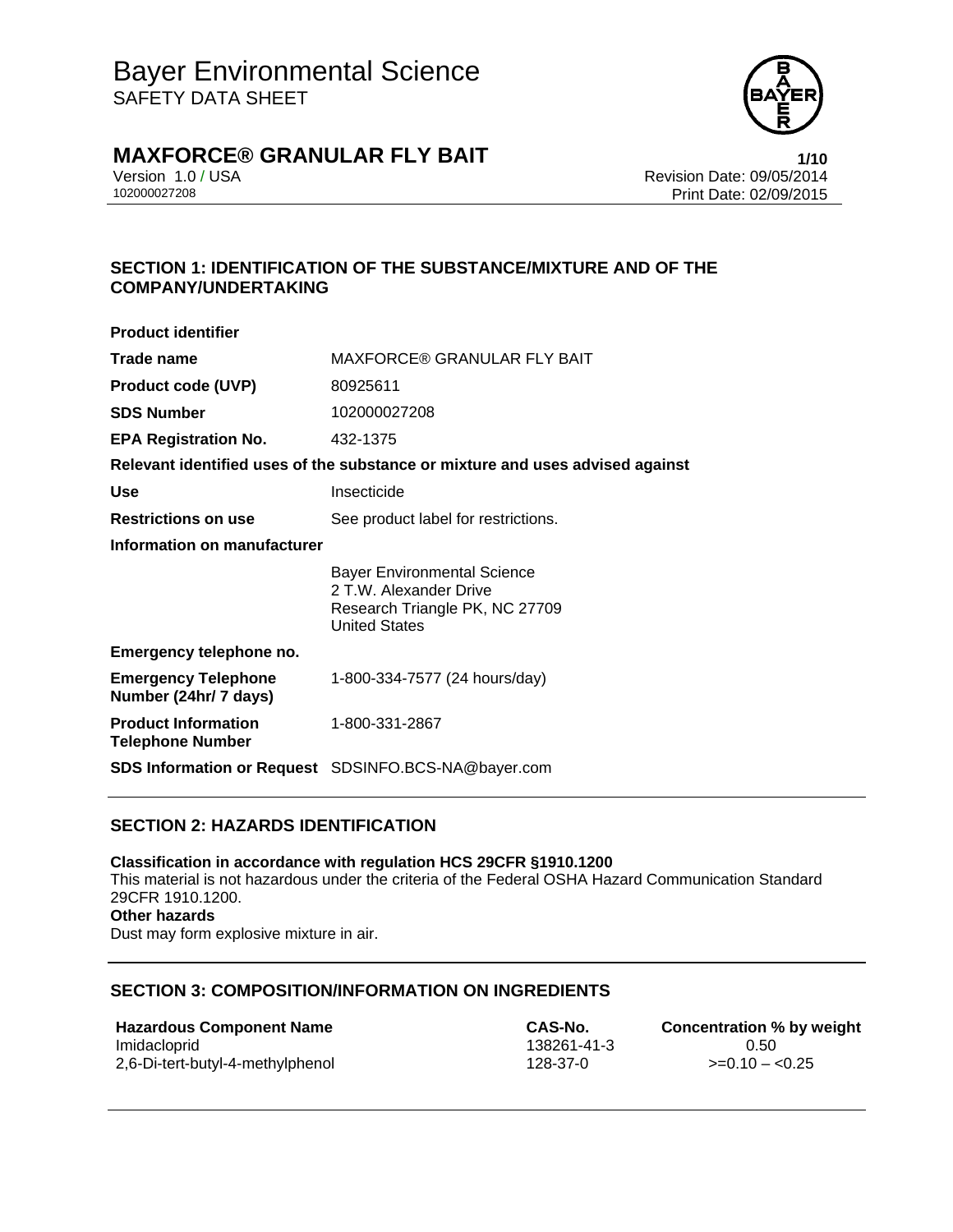

# **MAXFORCE® GRANULAR FLY BAIT**<br>Version 1.0 / USA **Property ACT** Revision Date: 09/05/2014

Version 1.0 / USA Revision Date: 09/05/2014<br>102000027208 Print Date: 02/09/2015 Print Date: 02/09/2015

## **SECTION 4: FIRST AID MEASURES**

| <b>Description of first aid measures</b>                                   |                                                                                                                                                                                                                                                                                                           |  |
|----------------------------------------------------------------------------|-----------------------------------------------------------------------------------------------------------------------------------------------------------------------------------------------------------------------------------------------------------------------------------------------------------|--|
| <b>General advice</b>                                                      | When possible, have the product container or label with you when<br>calling a poison control center or doctor or going for treatment.                                                                                                                                                                     |  |
| <b>Inhalation</b>                                                          | Move to fresh air. If person is not breathing, call 911 or an ambulance,<br>then give artificial respiration, preferably mouth-to-mouth if possible. Call<br>a physician or poison control center immediately.                                                                                            |  |
| <b>Skin contact</b>                                                        | Take off contaminated clothing and shoes immediately. Wash off<br>immediately with plenty of water for at least 15 minutes. Call a physician<br>or poison control center immediately.                                                                                                                     |  |
| Eye contact                                                                | Hold eye open and rinse slowly and gently with water for 15-20 minutes.<br>Remove contact lenses, if present, after the first 5 minutes, then<br>continue rinsing eye. Call a physician or poison control center<br>immediately.                                                                          |  |
| Ingestion                                                                  | Call a physician or poison control center immediately. Rinse out mouth<br>and give water in small sips to drink. DO NOT induce vomiting unless<br>directed to do so by a physician or poison control center. Never give<br>anything by mouth to an unconscious person. Do not leave victim<br>unattended. |  |
|                                                                            | Most important symptoms and effects, both acute and delayed                                                                                                                                                                                                                                               |  |
| <b>Symptoms</b>                                                            | If large amounts are ingested, the following symptoms may occur:                                                                                                                                                                                                                                          |  |
|                                                                            | Dizziness, Abdominal pain, Nausea                                                                                                                                                                                                                                                                         |  |
|                                                                            | Symptoms and hazards refer to effects observed after intake of<br>significant amounts of the active ingredient(s).                                                                                                                                                                                        |  |
| Indication of any immediate medical attention and special treatment needed |                                                                                                                                                                                                                                                                                                           |  |
| <b>Treatment</b>                                                           | There is no specific antidote. Appropriate supportive and symptomatic<br>treatment as indicated by the patient's condition is recommended.                                                                                                                                                                |  |

## **SECTION 5: FIREFIGHTING MEASURES**

| <b>Extinguishing media</b>                                         |                                                                                                             |
|--------------------------------------------------------------------|-------------------------------------------------------------------------------------------------------------|
| <b>Suitable</b>                                                    | Use water spray, alcohol-resistant foam, dry chemical or carbon dioxide.                                    |
| <b>Unsuitable</b>                                                  | High volume water jet                                                                                       |
| <b>Special hazards arising</b><br>from the substance or<br>mixture | Dangerous gases are evolved in the event of a fire.                                                         |
| <b>Advice for firefighters</b>                                     |                                                                                                             |
| <b>Special protective</b><br>equipment for fire-fighters           | Firefighters should wear NIOSH approved self-contained breathing<br>apparatus and full protective clothing. |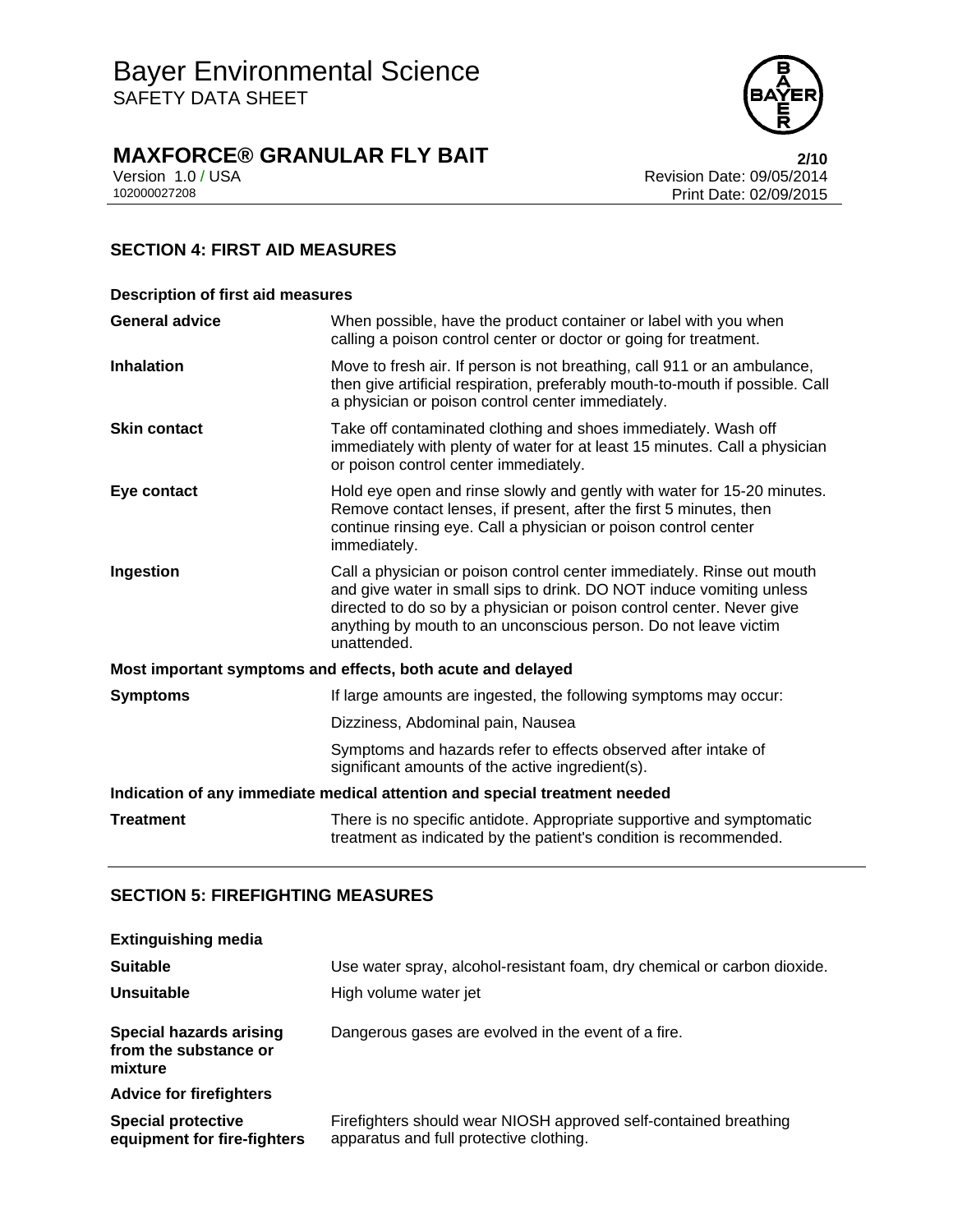## **MAXFORCE® GRANULAR FLY BAIT 1999 1200** 13/10

Version 1.0 / USA Revision Date: 09/05/2014<br>102000027208 Print Date: 09/05/2014 Print Date: 02/09/2015

| <b>Further information</b>      | Keep out of smoke. Fight fire from upwind position. Do not allow run-off<br>from fire fighting to enter drains or water courses. |
|---------------------------------|----------------------------------------------------------------------------------------------------------------------------------|
| <b>Flash point</b>              | not applicable                                                                                                                   |
| <b>Autoignition temperature</b> | no data available                                                                                                                |
| <b>Lower explosion limit</b>    | not applicable                                                                                                                   |
| <b>Upper explosion limit</b>    | not applicable                                                                                                                   |
| <b>Explosivity</b>              | no data available                                                                                                                |

## **SECTION 6: ACCIDENTAL RELEASE MEASURES**

## **Personal precautions, protective equipment and emergency procedures Precautions Keep unauthorized people away. Isolate hazard area. Avoid dust** formation. Avoid contact with spilled product or contaminated surfaces. **Methods and materials for containment and cleaning up Methods for cleaning up** Avoid dust formation. Use mechanical handling equipment. Clean contaminated floors and objects thoroughly, observing environmental regulations. Keep in suitable, closed containers for disposal. **Reference to other sections** Information regarding safe handling, see section 7. Information regarding personal protective equipment, see section 8. Information regarding waste disposal, see section 13.

## **SECTION 7: HANDLING AND STORAGE**

#### **Precautions for safe handling**

| Advice on safe handling                                   | Avoid dust formation. Use only in area provided with appropriate<br>exhaust ventilation. For personal protection see section 8.                                                                                                                                                                                                                                                                                                                                                           |
|-----------------------------------------------------------|-------------------------------------------------------------------------------------------------------------------------------------------------------------------------------------------------------------------------------------------------------------------------------------------------------------------------------------------------------------------------------------------------------------------------------------------------------------------------------------------|
| <b>Advice on protection</b><br>against fire and explosion | Dust may form explosive mixture in air. Take measures to prevent the<br>build up of electrostatic charge. Keep away from heat and sources of<br>ignition.                                                                                                                                                                                                                                                                                                                                 |
| Hygiene measures                                          | Avoid contact with skin, eyes and clothing. Wash hands thoroughly with<br>soap and water after handling and before eating, drinking, chewing gum,<br>using tobacco, using the toilet or applying cosmetics.<br>Remove Personal Protective Equipment (PPE) immediately after<br>handling this product. Before removing gloves clean them with soap and<br>water. Remove soiled clothing immediately and clean thoroughly before<br>using again. Wash thoroughly and put on clean clothing. |

**Conditions for safe storage, including any incompatibilities**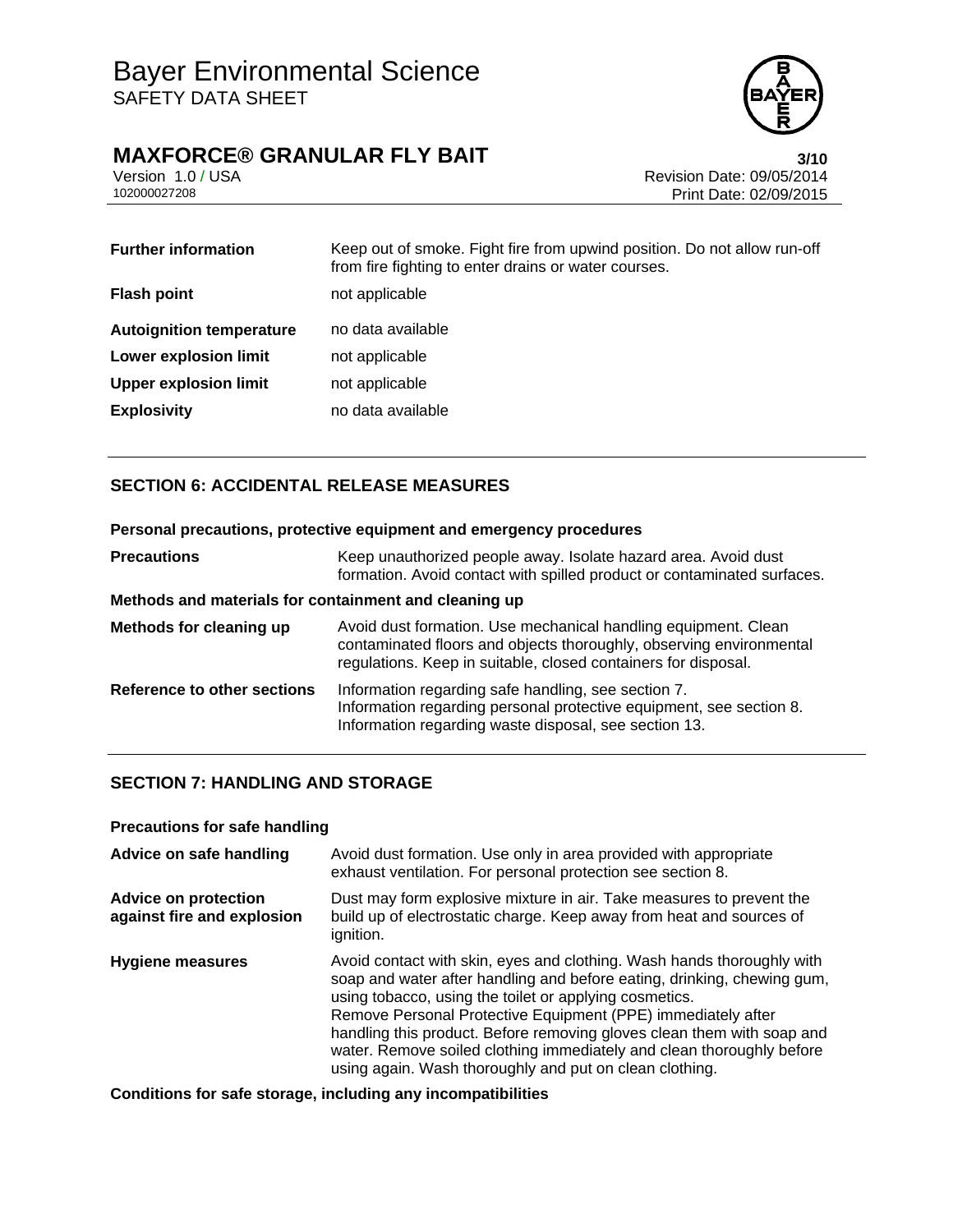

**MAXFORCE® GRANULAR FLY BAIT 4/10**

Version 1.0 / USA Revision Date: 09/05/2014<br>102000027208 Print Date: 09/05/2014 Print Date: 02/09/2015

## **Requirements for storage areas and containers**

Store in original container. Keep containers tightly closed in a dry, cool and well-ventilated place. Store in a place accessible by authorized persons only. Keep away from direct sunlight.

## **SECTION 8: EXPOSURE CONTROLS/PERSONAL PROTECTION**

#### **Control parameters**

| <b>Components</b>                                                          | CAS-No.     | <b>Control parameters</b>       | <b>Update</b> | <b>Basis</b>     |
|----------------------------------------------------------------------------|-------------|---------------------------------|---------------|------------------|
| Imidacloprid                                                               | 138261-41-3 | 5 <sub>ug</sub> /m3<br>(AN ESL) | 07 2011       | <b>TX ESL</b>    |
| Imidacloprid                                                               | 138261-41-3 | 50ug/m3<br>(ST ESL)             | 07 2011       | <b>TX ESL</b>    |
| Imidacloprid                                                               | 138261-41-3 | $0.7$ mg/m $3$<br>(TWA)         |               | OES BCS*         |
| 2,6-Di-tert-butyl-4-<br>methylphenol<br>(Inhalable fraction and<br>vapor.) | 128-37-0    | $2$ mg/m $3$<br>(TWA)           | 02 2012       | <b>ACGIH</b>     |
| 2,6-Di-tert-butyl-4-<br>methylphenol                                       | 128-37-0    | 10 mg/m3<br>(REL)               | 2010          | <b>NIOSH</b>     |
| 2,6-Di-tert-butyl-4-<br>methylphenol                                       | 128-37-0    | $10$ mg/m $3$<br>(TWA)          | 1989          | OSHA Z1A         |
| 2,6-Di-tert-butyl-4-<br>methylphenol                                       | 128-37-0    | $10$ mg/m $3$<br>(TWA)          | 06 2008       | TN OEL           |
| 2,6-Di-tert-butyl-4-<br>methylphenol<br>(Particulate.)                     | 128-37-0    | $50$ ug/m $3$<br>(ST ESL)       | 02 2013       | <b>TX ESL</b>    |
| 2,6-Di-tert-butyl-4-<br>methylphenol<br>(Particulate.)                     | 128-37-0    | 5 <sub>ug</sub> /m3<br>(AN ESL) | 02 2013       | <b>TX ESL</b>    |
| 2,6-Di-tert-butyl-4-<br>methylphenol                                       | 128-37-0    | $10$ mg/m $3$<br>(TWA PEL)      | 02 2012       | <b>US CA OEL</b> |

\*OES BCS: Internal Bayer CropScience "Occupational Exposure Standard"

#### **Exposure controls**

#### **Personal protective equipment**

In normal use and handling conditions please refer to the label and/or leaflet. In all other cases the following recommendations would apply.

| <b>Respiratory protection</b> | When respirators are required, select NIOSH approved equipment<br>based on actual or potential airborne concentrations and in<br>accordance with the appropriate regulatory standards and/or industry<br>recommendations. |
|-------------------------------|---------------------------------------------------------------------------------------------------------------------------------------------------------------------------------------------------------------------------|
| <b>Hand protection</b>        | Chemical resistant nitrile rubber gloves                                                                                                                                                                                  |
| Eye protection                | Safety glasses with side-shields                                                                                                                                                                                          |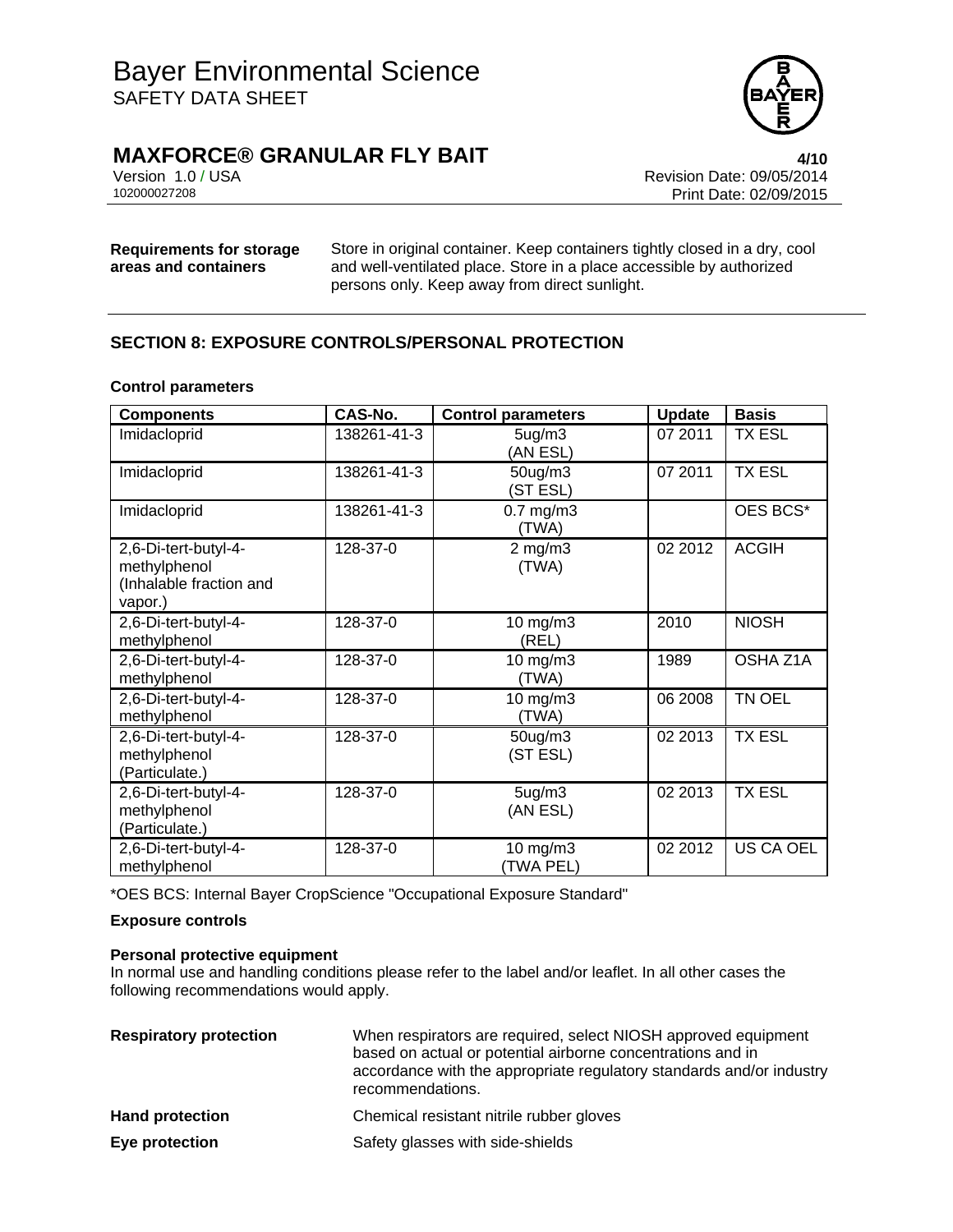# **MAXFORCE® GRANULAR FLY BAIT**<br>Version 1.0 / USA **bigger of the Case of the State: 09/05/2014**



Version 1.0 / USA Revision Date: 09/05/2014<br>102000027208 Print Date: 09/05/2015 Print Date: 02/09/2015

| Skin and body protection           | Wear long-sleeved shirt and long pants and shoes plus socks.                                                                                                                                          |
|------------------------------------|-------------------------------------------------------------------------------------------------------------------------------------------------------------------------------------------------------|
| <b>General protective measures</b> | Follow manufacturer's instructions for cleaning/maintaining PPE. If<br>no such instructions for washables, use detergent and warm/tepid<br>water.<br>Keep and wash PPE separately from other laundry. |

## **SECTION 9. PHYSICAL AND CHEMICAL PROPERTIES**

| Appearance                                              | light red                                                    |
|---------------------------------------------------------|--------------------------------------------------------------|
| <b>Physical State</b>                                   | granular                                                     |
| Odor                                                    | weak characteristic                                          |
| <b>Odour Threshold</b>                                  | no data available                                            |
| pH                                                      | 5.5 - 6.5 at 1 % (23 °C) (deionized water)                   |
| <b>Vapor Pressure</b>                                   | no data available                                            |
| Vapor Density (Air = 1)                                 | no data available                                            |
| <b>Evapouration rate</b>                                | not applicable                                               |
| <b>Boiling Point</b><br><b>Melting / Freezing Point</b> | not applicable<br>180 - 182 °C / 356 - 359.6 °F              |
| <b>Minimum Ignition Energy</b>                          | no data available                                            |
| <b>Decomposition</b><br>temperature                     | no data available                                            |
| <b>Partition coefficient: n-</b><br>octanol/water       | not applicable                                               |
| <b>Viscosity</b>                                        |                                                              |
|                                                         | not applicable                                               |
| <b>Flash point</b>                                      | not applicable                                               |
| <b>Autoignition temperature</b>                         | no data available                                            |
| <b>Lower explosion limit</b>                            | not applicable                                               |
| <b>Upper explosion limit</b>                            | not applicable                                               |
| <b>Explosivity</b>                                      | no data available                                            |
| <b>Other information</b>                                | Further safety related physical-chemical data are not known. |

## **SECTION 10: STABILITY AND REACTIVITY**

| <b>Reactivity</b>            |                                              |
|------------------------------|----------------------------------------------|
| <b>Thermal decomposition</b> | no data available                            |
| <b>Chemical stability</b>    | Stable under recommended storage conditions. |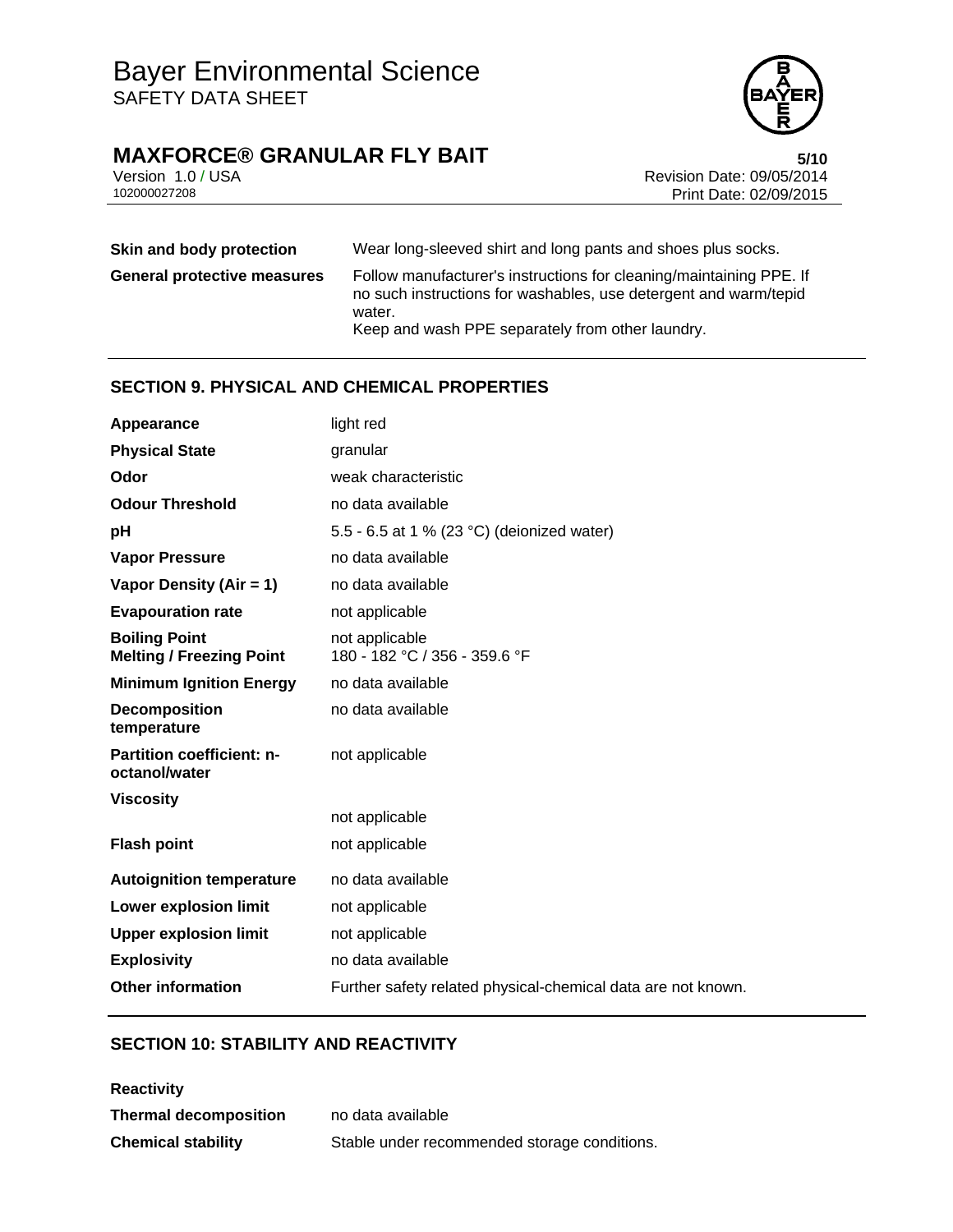## **MAXFORCE® GRANULAR FLY BAIT 6/10**



Version 1.0 / USA Revision Date: 09/05/2014<br>102000027208 Print Date: 09/05/2015 Print Date: 02/09/2015

| <b>Possibility of hazardous</b><br>reactions | No hazardous reactions when stored and handled according to<br>prescribed instructions. |
|----------------------------------------------|-----------------------------------------------------------------------------------------|
| <b>Conditions to avoid</b>                   | Extremes of temperature and direct sunlight.                                            |
| Incompatible materials                       | Store only in the original container.                                                   |
| <b>Hazardous decomposition</b><br>products   | No decomposition products expected under normal conditions of use.                      |

## **SECTION 11: TOXICOLOGICAL INFORMATION**

| <b>Exposure routes</b>               | Eye contact, Skin contact, Inhalation, Ingestion                                   |  |
|--------------------------------------|------------------------------------------------------------------------------------|--|
| <b>Immediate Effects</b><br>Eye      | Causes eye irritation.                                                             |  |
| <b>Skin</b>                          | May cause slight irritation. Harmful if absorbed through skin.                     |  |
| Ingestion                            | Harmful if swallowed.                                                              |  |
| <b>Inhalation</b>                    | Harmful if inhaled.                                                                |  |
| Information on toxicological effects |                                                                                    |  |
| <b>Acute oral toxicity</b>           | LD50 (rat) $> 2,500$ mg/kg                                                         |  |
| <b>Acute inhalation toxicity</b>     | no data available                                                                  |  |
|                                      | During intended and foreseen applications, no respirable aerosol is<br>formed.     |  |
| <b>Acute dermal toxicity</b>         | LD50 (rat) $> 2,000$ mg/kg                                                         |  |
| <b>Skin irritation</b>               | No skin irritation (rabbit)                                                        |  |
| <b>Eye irritation</b>                | No eye irritation (rabbit)                                                         |  |
| <b>Sensitisation</b>                 | Non-sensitizing. (guinea pig)<br>OECD Test Guideline 406, Magnusson & Kligman test |  |

#### **Assessment repeated dose toxicity**

Imidacloprid did not cause specific target organ toxicity in experimental animal studies.

#### **Assessment Mutagenicity**

Imidacloprid was not mutagenic or genotoxic based on the overall weight of evidence in a battery of in vitro and in vivo tests.

#### **Assessment Carcinogenicity**

Imidacloprid was not carcinogenic in lifetime feeding studies in rats and mice.

#### **ACGIH**

| 2,6-Di-tert-butyl-4-methylphenol | 128-37-0 | Group A4 |
|----------------------------------|----------|----------|
|----------------------------------|----------|----------|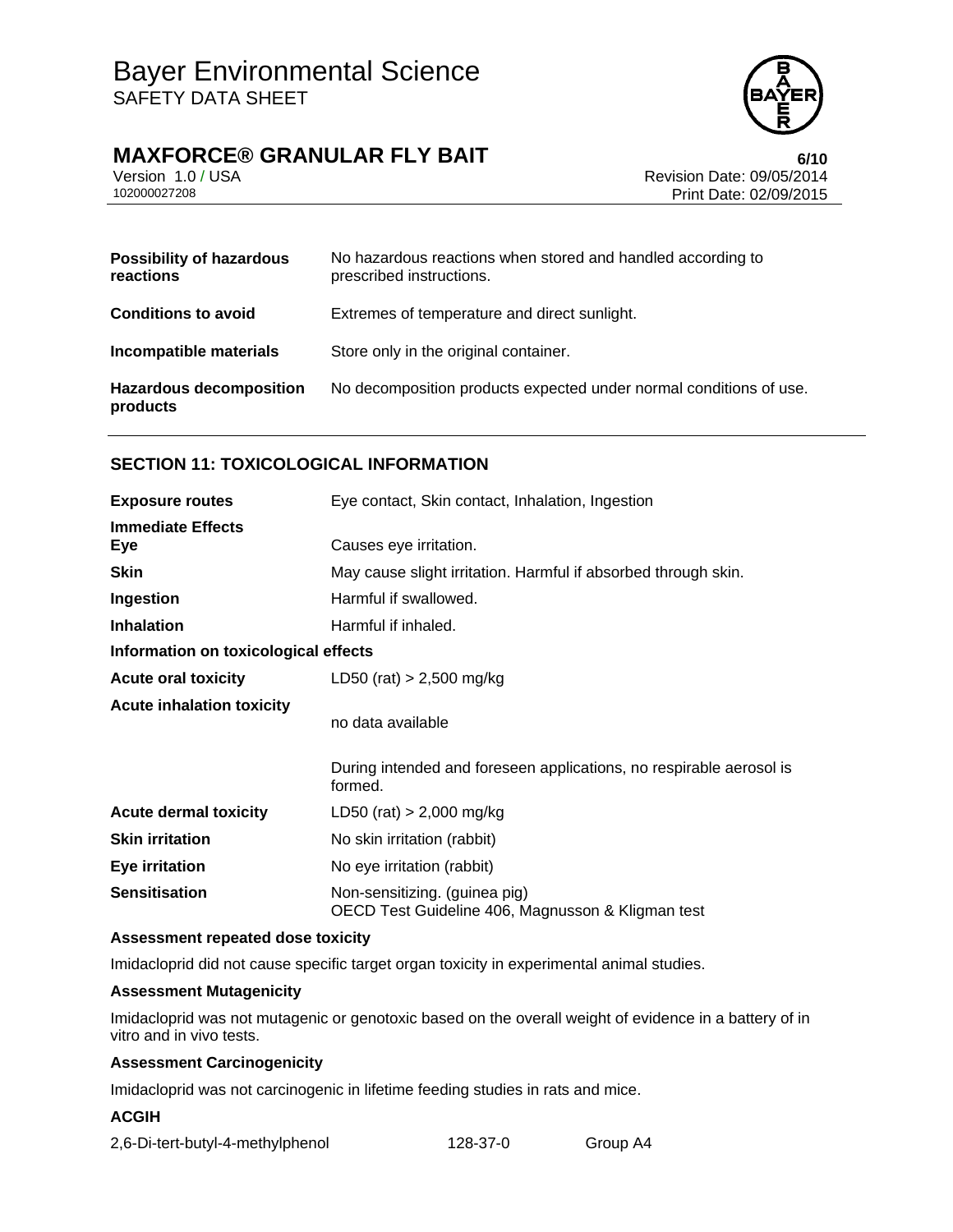

## **MAXFORCE® GRANULAR FLY BAIT** *RESERVENT CONTROLLER TITE TITE*

Version 1.0 / USA Revision Date: 09/05/2014<br>102000027208 Print Date: 09/05/2014 Print Date: 02/09/2015

**NTP** 

None.

**IARC** 

2,6-Di-tert-butyl-4-methylphenol 128-37-0 Overall evaluation: 3

#### **OSHA**

None.

#### **Assessment toxicity to reproduction**

Imidacloprid caused reproduction toxicity in a two-generation study in rats only at dose levels also toxic to the parent animals. The reproduction toxicity seen with Imidacloprid is related to parental toxicity.

#### **Assessment developmental toxicity**

Imidacloprid caused developmental toxicity only at dose levels toxic to the dams. The developmental effects seen with Imidacloprid are related to maternal toxicity.

#### **Further information**

Only acute toxicity studies have been performed on the formulated product. The non-acute information pertains to the active ingredient(s).

## **SECTION 12: ECOLOGICAL INFORMATION**

| <b>Toxicity to fish</b>                     | LC50 (Rainbow trout (Oncorhynchus mykiss)) 211 mg/l<br>Exposure time: 96 h<br>The value mentioned relates to the active ingredient imidacloprid.     |  |
|---------------------------------------------|------------------------------------------------------------------------------------------------------------------------------------------------------|--|
| <b>Toxicity to aquatic</b><br>invertebrates | EC50 (Water flea (Daphnia magna)) 85 mg/l<br>Exposure time: 48 h<br>The value mentioned relates to the active ingredient imidacloprid.               |  |
|                                             | EC10 (Chironomus riparius (non-biting midge)) 2,09 µg/l<br>Exposure time: 28 d<br>The value mentioned relates to the active ingredient imidacloprid. |  |
| <b>Toxicity to aquatic plants</b>           | EC50 (Desmodesmus subspicatus) > 10 mg/l<br>Growth rate; Exposure time: 72 h<br>The value mentioned relates to the active ingredient imidacloprid.   |  |
| <b>Biodegradability</b>                     | Imidacloprid: ; not rapidly biodegradable                                                                                                            |  |
| Koc                                         | Imidacloprid: Koc: 225                                                                                                                               |  |
| <b>Bioaccumulation</b>                      | Imidacloprid: ; Does not bioaccumulate.                                                                                                              |  |
| <b>Mobility in soil</b>                     | Imidacloprid: Moderately mobile in soils                                                                                                             |  |
| <b>Additional ecological</b><br>information | No other effects to be mentioned.                                                                                                                    |  |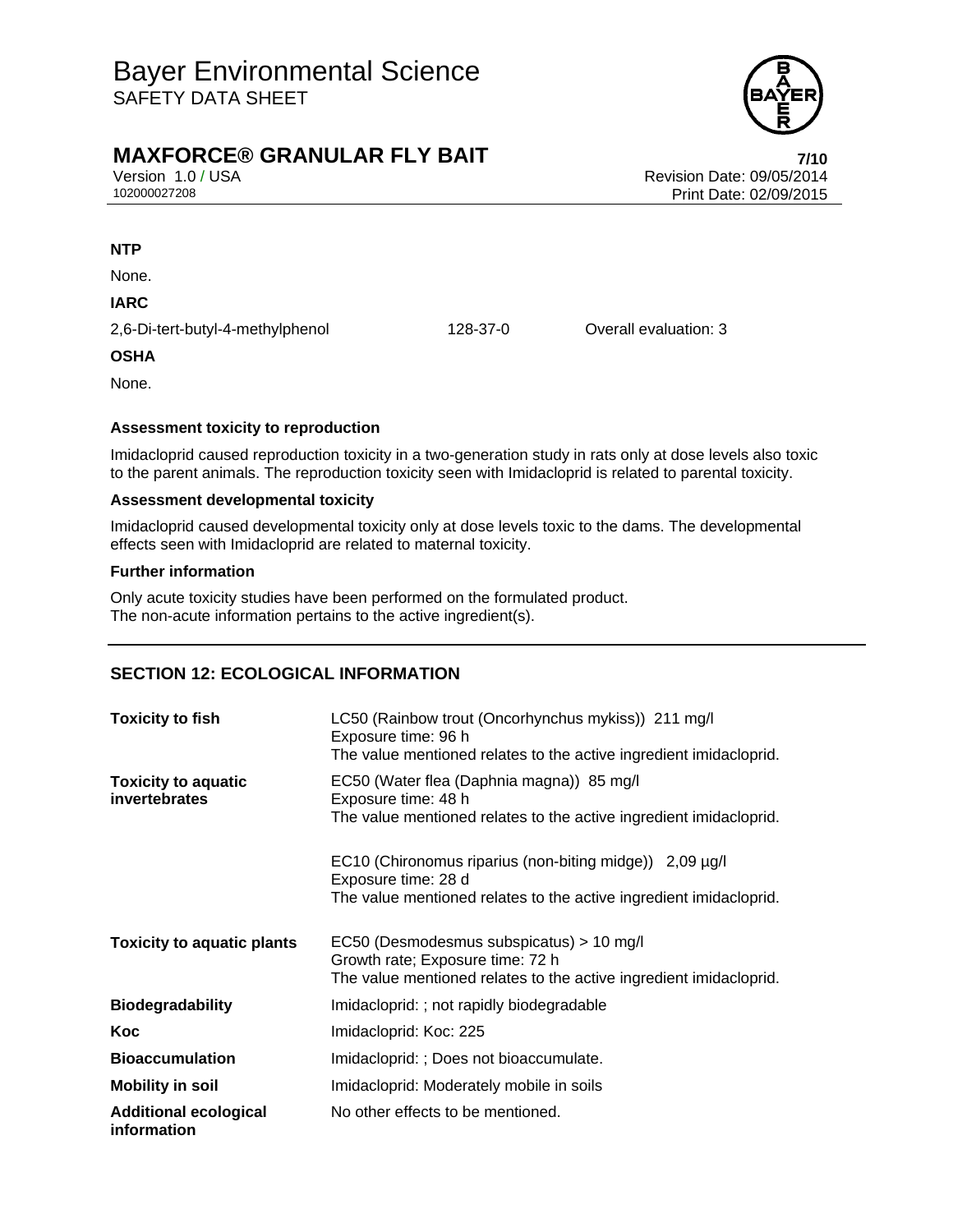# Bayer Environmental Science SAFETY DATA SHEET



**MAXFORCE® GRANULAR FLY BAIT BAIL CONSTRUCTS** 8/10

Version 1.0 / USA Revision Date: 09/05/2014<br>102000027208 Print Date: 09/05/2014 Print Date: 02/09/2015

**Environmental precautions** Do not allow to get into surface water, drains and ground water.

## **SECTION 13: DISPOSAL CONSIDERATIONS**

#### **Waste treatment methods**

| <b>Product</b>                | Dispose in accordance with all local, state/provincial and federal<br>regulations.                                                                                                                                                                                                                                                    |
|-------------------------------|---------------------------------------------------------------------------------------------------------------------------------------------------------------------------------------------------------------------------------------------------------------------------------------------------------------------------------------|
| <b>Contaminated packaging</b> | Do not re-use empty packagings.<br>Completely empty container into application equipment, then dispose of<br>empty container in a sanitary landfill, by incineration or by other<br>procedures approved by state/provincial and local authorities.<br>If burned, stay out of smoke.<br>Follow advice on product label and/or leaflet. |
| <b>RCRA Information</b>       | Characterization and proper disposal of this material as a special or<br>hazardous waste is dependent upon Federal, State and local laws and<br>are the user's responsibility. RCRA classification may apply.                                                                                                                         |

## **SECTION 14: TRANSPORT INFORMATION**

| 49CFR                    | Not dangerous goods / not hazardous material          |  |
|--------------------------|-------------------------------------------------------|--|
| <b>IMDG</b>              |                                                       |  |
| UN number                | 3077                                                  |  |
| Class<br>Packaging group | 9<br>Ш                                                |  |
| Marine pollutant         | <b>YES</b>                                            |  |
| Proper shipping name     | ENVIRONMENTALLY HAZARDOUS SUBSTANCE, SOLID,           |  |
|                          | N.O.S.<br>(IMIDACLOPRID MIXTURE)                      |  |
| <b>IATA</b>              |                                                       |  |
| UN number                | 3077                                                  |  |
| Class                    | 9                                                     |  |
| Packaging group          | Ш                                                     |  |
| Environm. Hazardous Mark | <b>YES</b>                                            |  |
| Proper shipping name     | ENVIRONMENTALLY HAZARDOUS SUBSTANCE, SOLID,<br>N.O.S. |  |
|                          | (IMIDACLOPRID MIXTURE)                                |  |

This transportation information is not intended to convey all specific regulatory information relating to this product. It does not address regulatory variations due to package size or special transportation requirements.

Freight Classification: INSECTICIDES OR FUNGICIDES, N.O.I., OTHER THAN POISON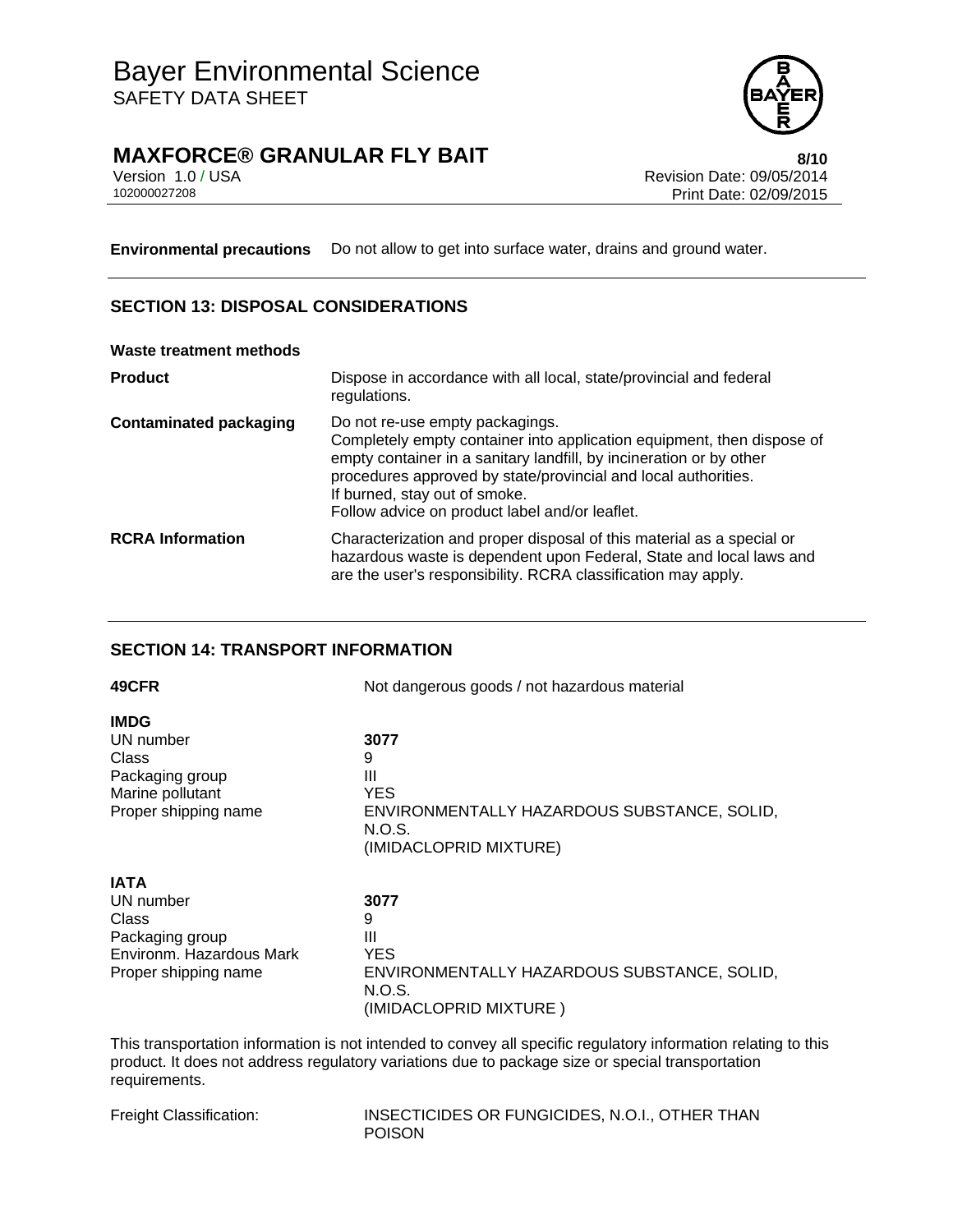

## **MAXFORCE® GRANULAR FLY BAIT BAIL CONSTRANCE BAIL**

Version 1.0 / USA Revision Date: 09/05/2014<br>102000027208 Print Date: 09/05/2014 Print Date: 02/09/2015

## **SECTION 15: REGULATORY INFORMATION**

**EPA Registration No.** 432-1375 **US Federal Regulations TSCA list** 2,6-Di-tert-butyl-4-methylphenol 128-37-0 **US. Toxic Substances Control Act (TSCA) Section 12(b) Export Notification (40 CFR 707, Subpt D)** None. **SARA Title III - Section 302 - Notification and Information** None. **SARA Title III - Section 313 - Toxic Chemical Release Reporting** None. **US States Regulatory Reporting CA Prop65** This product does not contain any substances known to the State of California to cause cancer.

This product does not contain any substances known to the State of California to cause reproductive harm.

| <b>US State Right-To-Know Ingredients</b> |          |        |
|-------------------------------------------|----------|--------|
| 2,6-Di-tert-butyl-4-methylphenol          | 128-37-0 | CA. MN |

**Canadian Regulations Canadian Domestic Substance List**  None.

**Environmental CERCLA**  None. **Clean Water Section 307 Priority Pollutants**  None. **Safe Drinking Water Act Maximum Contaminant Levels**  None.

#### **EPA/FIFRA Information:**

This chemical is a pesticide product registered by the Environmental Protection Agency and is subject to certain labeling requirements under federal pesticide law. These requirements differ from the classification criteria and hazard information required for safety data sheets, and for workplace labels of non-pesticide chemicals. Following is the hazard information required on the pesticide label:

| Signal word:              | Caution!                                                                                                                                                          |
|---------------------------|-------------------------------------------------------------------------------------------------------------------------------------------------------------------|
| <b>Hazard statements:</b> | Harmful if swallowed, inhaled or absorbed through the skin.<br>Avoid contact with skin, eyes and clothing.<br>Wash thoroughly with soap and water after handling. |